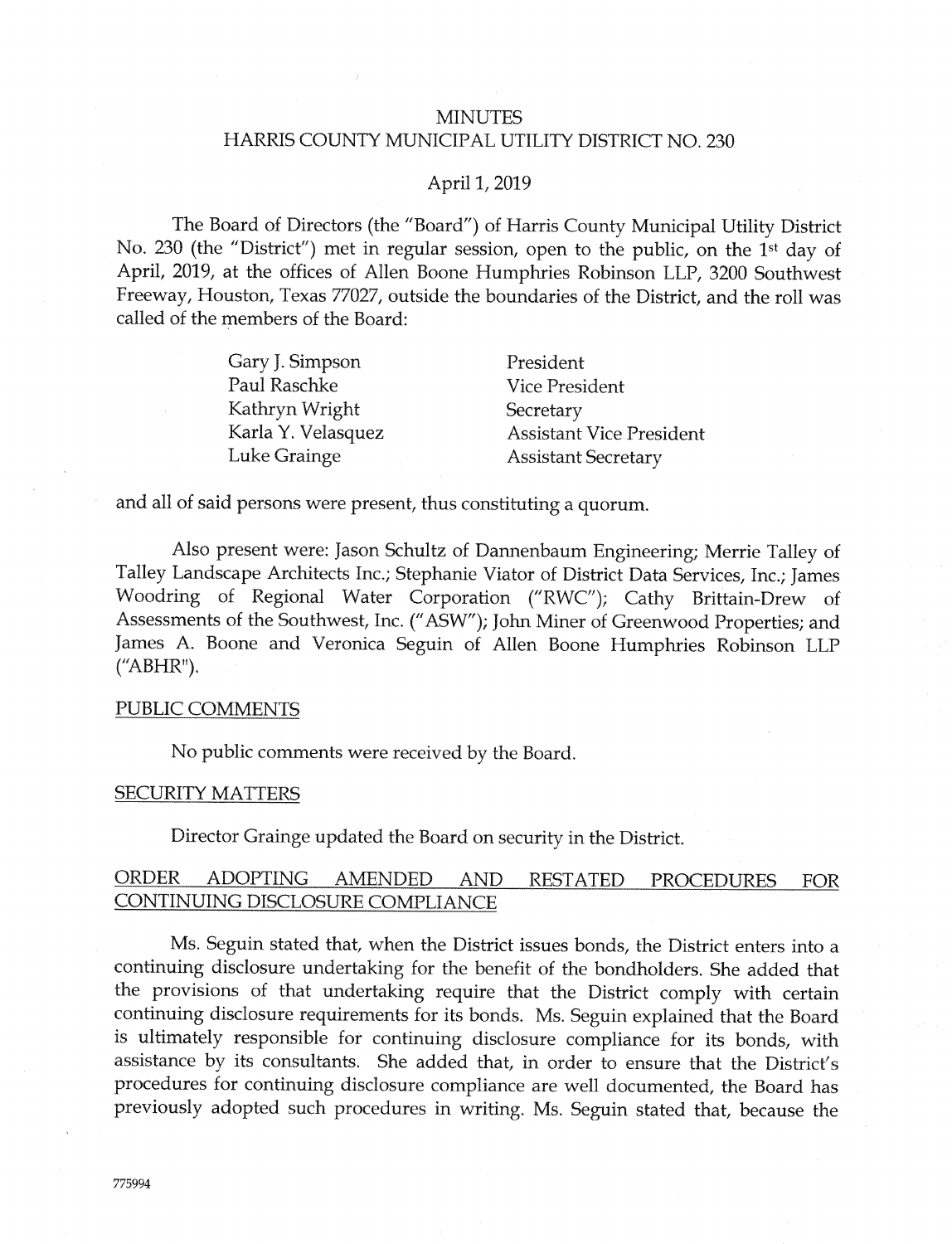United States Securities and Exchange Commission has amended its Rule 15c2-12, ABHR recommends that the District's written procedures be amended by the Board. She reviewed an Order Adopting Amended and Restated Procedures {or Continuing Disclosure Compliance with the Board. Following review and discussion, Director Raschke moved to adopt the Order Adopting Amended and Restated Procedures for Continuing Disclosure Compliance and direct that the Order be filed appropriately and retained in the District's official records. Director Wright seconded the motion, which passed by unanimous vote.

## FINANCIAL AND BOOKKEEPING MATTERS

Ms. Viator presented the bookkeeper's report, including the checks presented for payment, a year-to-date budget comparison, and investment report. After review and discussion, Direetor Raschke moved to approve the presented bookkeeper's report, including the checks presented for payment. Director Grainge seconded the motion, which carried unanimouslv.

# TAX ASSESSMENT AND COLLECTION MATTERS AND DELINQUENT TAX COLLECTIONS

Ms. Brittain-Drew presented and reviewed the District's monthly tax report, including the delinquent tax list, the monthly collateral report, and the checks presented for payment, a copy of which is attached. Following review and discussion, Director Velasquez moved to approve the tax report, including payment of the presented checks. Director Raschke seconded the motion, which passed by unanimous vote.

#### STORMWATER DETENTION POND MAINTENANCE AND REPAIR

There was no discussion on this item.

#### OPERATING MATTERS

Mr. Woodring presented and reviewed the monthly operator's report, a copy of which is attached. He discussed with the Board the monthly water production and sewer treatment cost averages and on the District's use of reclaimed water noting the District has saved \$858,730.20 in pumpage fees as of February 28, 2019, by using reclaimed water for eligible projects and lake refilling.

Mr. Woodring reported that the District's water accountability for the monthly reporting period was 91.20%.

Mr. Woodring presented and reviewed an Identity Theft Prevention Program Annual Report, a copy o{ which is attached to the operator's report.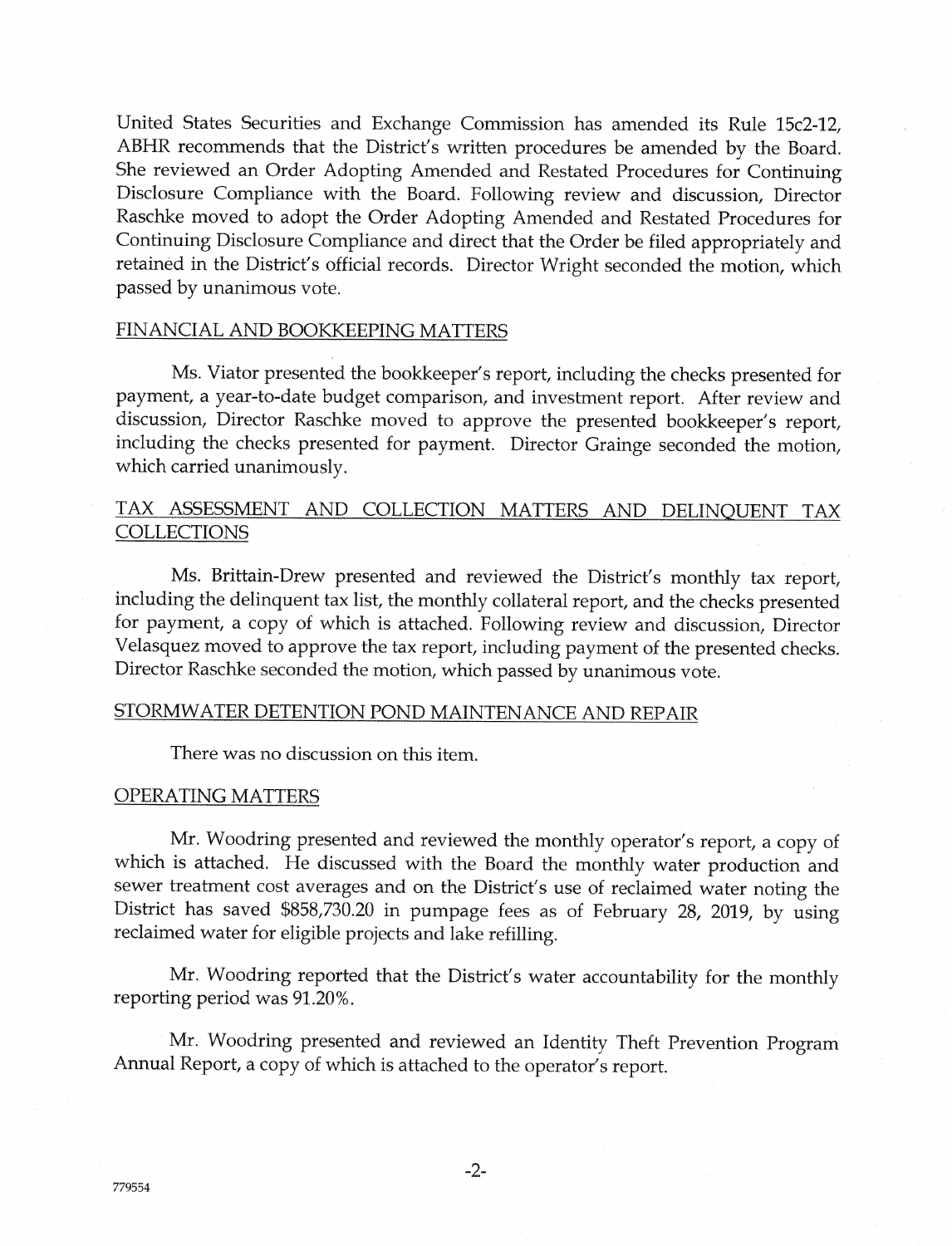Mr. Woodring presented and recommended approval and ratification of certain repair and maintenance items throughout the month totaling \$32,100, including the abandonment of an existing tap to the former Chevron station to facilitate new strip center construction adjacent to the lift station.

After review and discussion, Director Wright moved to (1) approve the operator's report; and (2) approve and ratify approval of the recommended repair and maintenance items. Director Raschke seconded the motion, which passed unanimousiy

## TERMINATION OF UTILITY SERVICE

Mr. Woodring presented a list of delinquent customers, and reported the residents on the termination list were delinquent in payment of their water and sewer bills and were given written notification, in accordance with the District's Rate Order, prior to the meeting of the opportunity to appear before the Board of Directors to explain, contest, or correct their bills and to show why utility services should not be terminated for reason of non-payment. Following review and discussion, Director Wright moved to authorize termination of delinquent accounts, in accordance with the District's Rate Order, and direct that the delinquent customer list be filed appropriately and retained in the District's official records. The motion was seconded by Director Raschke and passed by unanimous vote.

#### PARKS AND RECREATIONAL FACILITIES

Ms. Talley presented and reviewed the monthly landscape maintenance report, a copy of which is attached, including information on general park conditions, landscape maintenance, and the park facilities. She stated the monthly invoice from Key-Scape maintenance is \$12,883.90. Ms. Talley also presented an invoice from Key-Scape in the amount of \$1,250.00 for instailation of two surge protection and battery backup systems for the controllers.

Ms. Talley stated Sustainable Growth of Texas's monthly invoice totaled \$3,000.

Ms. Talley stated the monthly invoice for Lake Pros is \$700.00.

Ms. Talley presented a quote from Kraftsman in the amount of \$30,983.00 for replacement of certain furnishings, including benches, trash receptacles, Doggi-Pots, and tables at Mandolin Gardens Park. Discussion ensued regarding ongoing monitoring the park furnishings prior to the furnishing's warranty expiration.

After review and discussion, and based on the landscape architect's recommendation, Director Wright moved to (1) approve the landscape maintenance report and payment of the monthly maintenance invoices; and (2) approve the quote from Kraftsman, in the amount of \$30,983.00, for the replacement park furnishings. Director Raschke seconded the motion, which passed unanimously.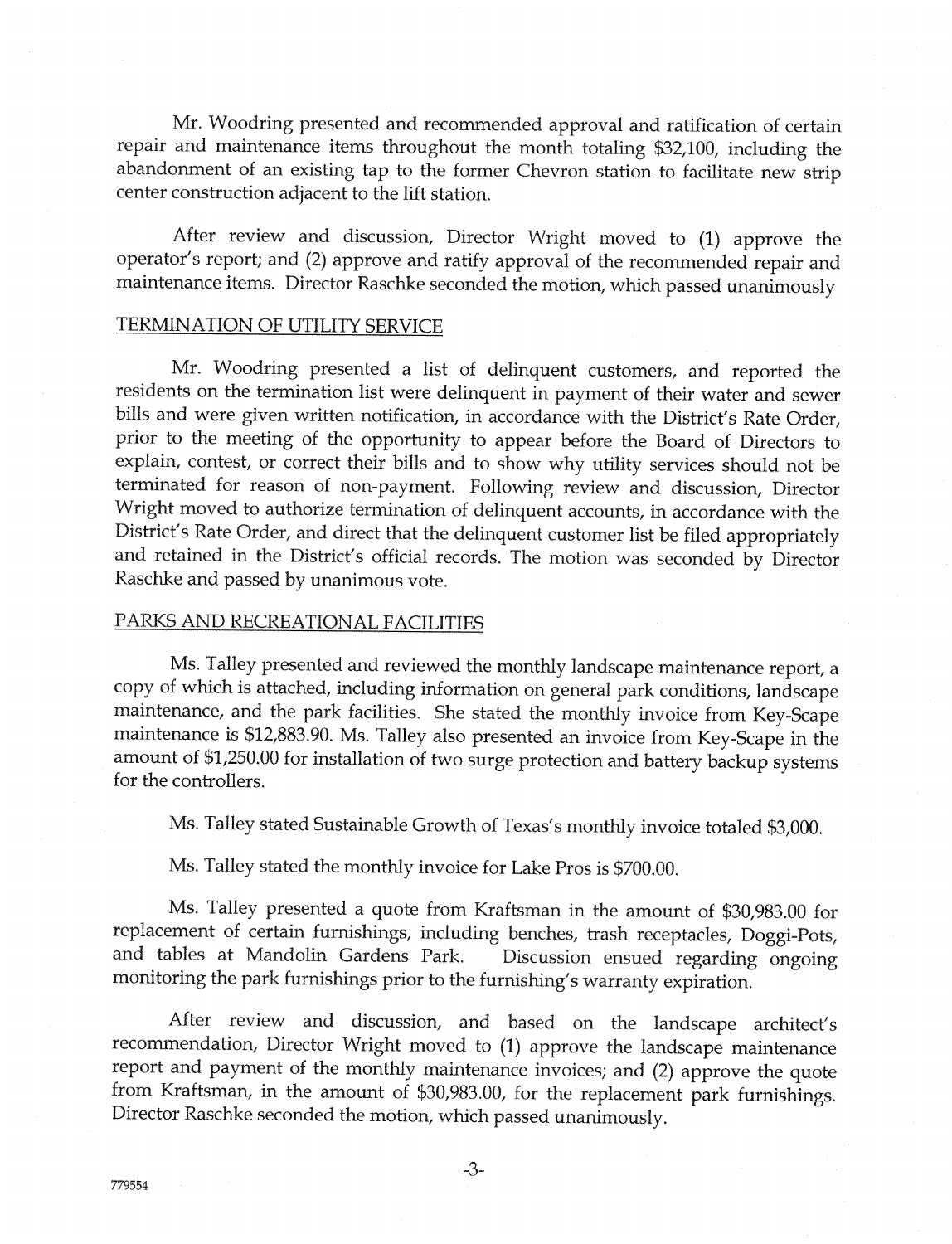#### **ENGINEERING MATTERS**

Mr. Schultz presented and reviewed an engineers' report, a copy of which is attached.

Mr. Schultz requested authorization to have Storm Water Solutions LLC make any repairs to the culvert adjacent to the Chasewood Technology Parks tract for an amount not to exceed \$5,000. After discussion, Director Raschke moved to authorize Storm Water Solutions LLC to make any repairs to the culvert adjacent to the Chasewood Technology Parks tract for an amount not to exceed \$5,000. Director Wright seconded the motion, which passed unanimously.

The Board reviewed a letter from Property Acquisition Services, LLC, regarding the North Harris County Regional Water Authority's request for water line easements from the District. A copy of the letter is attached.

Mr. Miner discussed future development plans for Chasewood Crossing.

# **ANNEXATION MATTERS**

Mr. Schultz updated the Board on the status of the District's 4.9-acre annexation.

## MINUTES

The Board considered approving the minutes of the March 4, 2019, regular meeting. After review and discussion, Director Wright moved to approve the minutes, as revised. Director Crainge seconded the motion, which was approved by unanimous vote.

The Board reviewed and commented on a draft of the District's newsletter.

There being no further business to come before the Board, the meeting was adjourned.



Kathrap Le/people